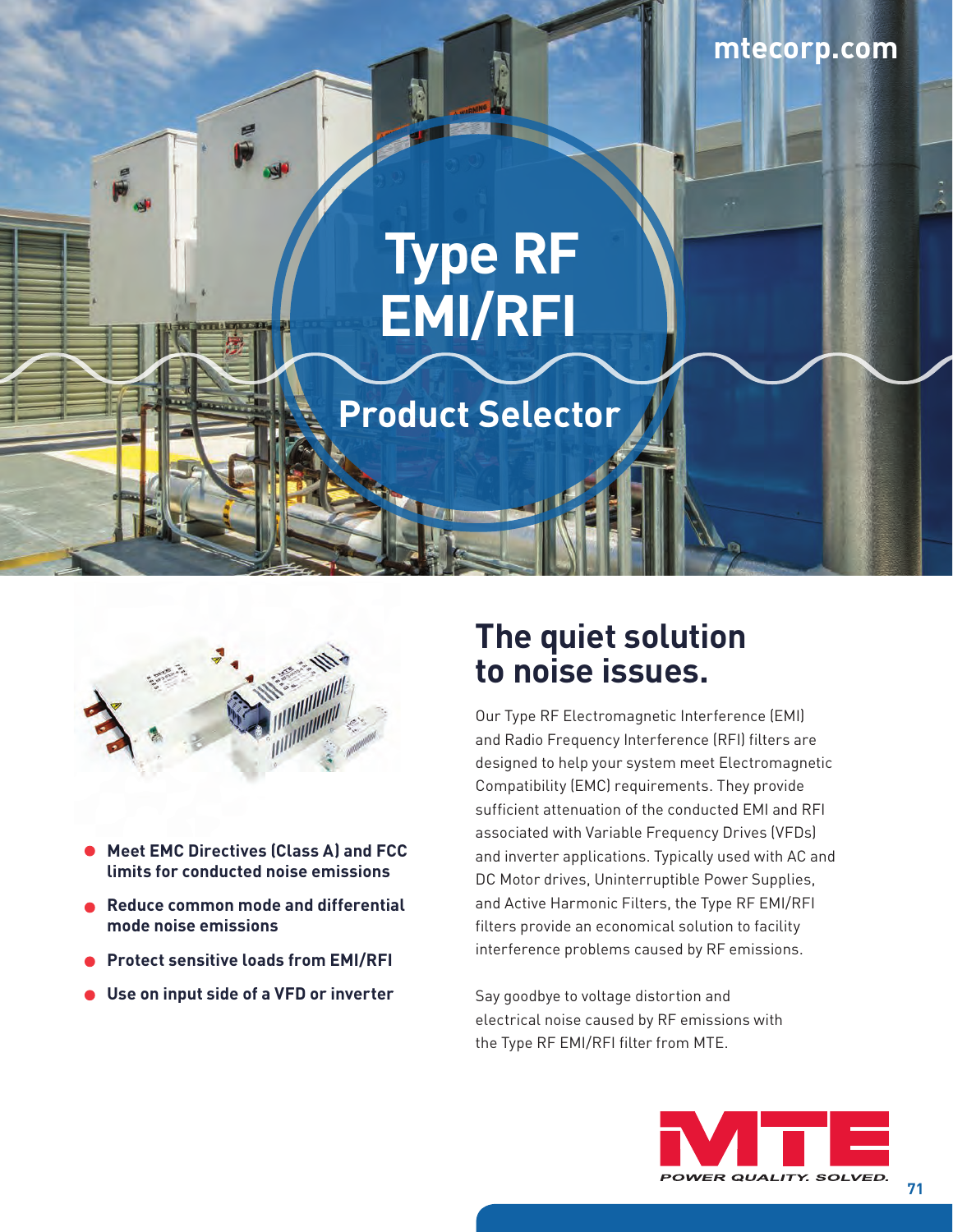### **Solve electrical noise problems and protect your sensitive loads with Type RF EMI/RFI Filters.**

| <b>MTE Part</b><br><b>Number</b> | Ref<br>Fig     | <b>Circuit</b><br>Fig | <b>Rated</b><br><b>Amps</b> | <b>SCCR</b><br>Rating | A<br>(in) | A<br>(mm) | в<br>(in) | B<br>(mm) | c<br>(in) | c<br>(mm) | D<br>(in) | D<br>(mm) | Е<br>(in) | E.<br>(mm) | Weight<br>(lbs) | <b>Mass</b><br>(kg) | Diss.<br><b>Watts</b> | <b>Max Wired Size</b><br>AWG (mm <sup>2)</sup> | Leakage<br><b>Current (mA)</b> |
|----------------------------------|----------------|-----------------------|-----------------------------|-----------------------|-----------|-----------|-----------|-----------|-----------|-----------|-----------|-----------|-----------|------------|-----------------|---------------------|-----------------------|------------------------------------------------|--------------------------------|
| 480V 50/60Hz                     |                |                       |                             |                       |           |           |           |           |           |           |           |           |           |            |                 |                     |                       |                                                |                                |
| RF3-0006-4                       | $\overline{A}$ | D                     | 6                           | 5                     | 7.0       | 179       | 1.8       | 45        | 3.1       | 79        | 6.57      | 167       | 1.26      | 32         | 1.4             | 0.65                | 3.5                   | 11<br>(4)                                      | 3.3                            |
| RF3-0010-4                       | $\overline{A}$ | D                     | 10                          | 5                     | 7.0       | 179       | 1.8       | 45        | 3.1       | 79        | 6.57      | 167       | 1.26      | 32         | 1.5             | 0.7                 | 4.2                   | (4)<br>11                                      | 3.1                            |
| RF3-0018-4                       | $\overline{A}$ | D                     | 18                          | 5                     | 9.0       | 229       | 2.2       | 55        | 4.5       | 114       | 8.54      | 217       | 1.65      | 42         | 2.4             | 1.1                 | 11                    | 7<br>(10)                                      | 3.3                            |
| RF3-0025-4                       | $\overline{A}$ | E                     | 25                          | 5                     | 9.0       | 229       | 2.2       | 55        | 4.5       | 114       | 8.54      | 217       | 1.65      | 42         | 2.9             | 1.3                 | 11                    | 7<br>(10)                                      | 6.3                            |
| RF3-0033-4                       | B              | F.                    | 33                          | 5                     | 10.7      | 272       | 2.9       | 73        | 6.4       | 162       | 10.16     | 258       | 2.36      | 60         | 4.2             | 1.9                 | 16                    | $\overline{7}$<br>(10)                         | 17.6                           |
| RF3-0050-4                       | B              | E                     | 50                          | 10                    | 12.3      | 312       | 3.7       | 94        | 7.5       | 190       | 11.73     | 298       | 3.11      | 79         | 8.2             | 3.3                 | 16                    | $\mathbf{1}$<br>(35)                           | 22.8                           |
| RF3-0070-4                       | B              | F.                    | 70                          | 10                    | 12.3      | 312       | 3.7       | 94        | 7.5       | 190       | 11.73     | 298       | 3.11      | 79         | 8.6             | 3.9                 | 19                    | (35)<br>$\overline{1}$                         | 21.4                           |
| RF3-0090-4                       | B              | G                     | 90                          | 10                    | 12.3      | 312       | 3.7       | 94        | 7.5       | 190       | 11.73     | 298       | 3.11      | 79         | 9.0             | 4.1                 | 18                    | (35)<br>$\mathbf{1}$                           | 30.6                           |
| RF3-0130-4                       | B              | H                     | 130                         | 18                    | 12.6      | 319       | 5.0       | 126       | 8.8       | 224       | 11.73     | 298       | 4.41      | 112        | 13.5            | 6.1                 | 25                    | (70)<br>000                                    | 21.7                           |
| RF3-0150-4                       | B              | J                     | 150                         | 18                    | 13.1      | 334       | 5.0       | 126       | 8.8       | 224       | 11.73     | 298       | 4.41      | 112        | 19.6            | 8.9                 | 28                    | 0000 (95)                                      | 27.6                           |
| RF3-0330-4                       | $\mathbb C$    | K                     | 330                         | 30                    | 15.2      | 386       | 10.2      | 260       | 4.6       | 116       | 4.72      | 120       | 9.25      | 235        | 24.3            | 11                  | 40                    | N/A                                            | 7.2                            |
| 600V 50/60Hz                     |                |                       |                             |                       |           |           |           |           |           |           |           |           |           |            |                 |                     |                       |                                                |                                |
| RF3-0006-6                       | $\overline{A}$ | L                     | 6                           | 5                     | 7.2       | 183       | 1.8       | 45        | 3.1       | 79        | 6.57      | 167       | 1.26      | 32         | 1.4             | 0.65                | 3.5                   | [6]<br>9                                       | 2.9                            |
| RF3-0010-6                       | A              | L                     | 10                          | 5                     | 7.2       | 183       | 1.8       | 45        | 3.1       | 79        | 6.57      | 167       | 1.26      | 32         | 1.5             | 0.7                 | 4.2                   | 9<br>[6]                                       | 2.9                            |
| RF3-0018-6                       | Α              | L                     | 18                          | 5                     | 9.2       | 233       | 2.2       | 55        | 4.5       | 114       | 8.54      | 217       | 1.65      | 42         | 2.4             | 1.1                 | 11                    | 9<br>(6)                                       | 9.6                            |
| RF3-0025-6                       | $\overline{A}$ | M                     | 25                          | 5                     | 9.2       | 233       | 2.2       | 55        | 4.5       | 114       | 8.54      | 217       | 1.65      | 42         | 2.9             | 1.3                 | 11                    | 9<br>[6]                                       | 9.6                            |
| RF3-0033-6                       | B.             | F.                    | 33                          | 5                     | 10.7      | 272       | 2.9       | 73        | 6.4       | 162       | 10.16     | 258       | 2.36      | 60         | 4.4             | 2.0                 | 16                    | 7<br>(10)                                      | 26.4                           |
| RF3-0050-6                       | B              | F.                    | 50                          | 10                    | 12.3      | 312       | 3.7       | 94        | 7.5       | 190       | 11.73     | 298       | 3.11      | 79         | 8.2             | 3.3                 | 16                    | (35)<br>$\overline{1}$                         | 39.7                           |
| RF3-0070-6                       | B              | E                     | 70                          | 10                    | 12.3      | 312       | 3.7       | 94        | 7.5       | 190       | 11.73     | 298       | 3.11      | 79         | 8.8             | 4.0                 | 19                    | (35)<br>$\mathbf{1}$                           | 39.7                           |
| RF3-0090-6                       | B              | G                     | 90                          | 10                    | 12.3      | 312       | 3.7       | 94        | 8.8       | 190       | 11.73     | 298       | 3.11      | 79         | 8.8             | 4.0                 | 19                    | (35)<br>$\overline{1}$                         | 39.7                           |
| RF3-0130-6                       | B              | N                     | 130                         | 18                    | 13.1      | 334       | 5.0       | 126       | 8.8       | 224       | 11.73     | 298       | 4.41      | 112        | 19.3            | 8.9                 | 28                    | (70)<br>000                                    | 27.5                           |
| RF3-0150-6                       | B              | N                     | 150                         | 18                    | 13.1      | 334       | 5.0       | 126       | 8.8       | 224       | 11.73     | 298       | 4.41      | 112        | 19.6            | 8.9                 | 28                    | 0000 (95)                                      | 27.5                           |
| RF3-0330-6                       | C              | K                     | 330                         | 30                    | 15.2      | 386       | 10.2      | 260       | 4.6       | 116       | 4.72      | 120       | 9.25      | 235        | 24.3            | 11                  | 40                    | N/A                                            | 19.2                           |

 $FS$ Note: Weights and dimensions are for reference only. Please visit **[mtecorp.com](http://mtecorp.com/)** for detailed information.

#### REF FIGURES



#### CIRCUIT FIGURES



Note: Figure illustrations are for reference only. Actual hardware may differ. Please visit **[mtecorp.com](http://mtecorp.com/)** for detailed information. **72**